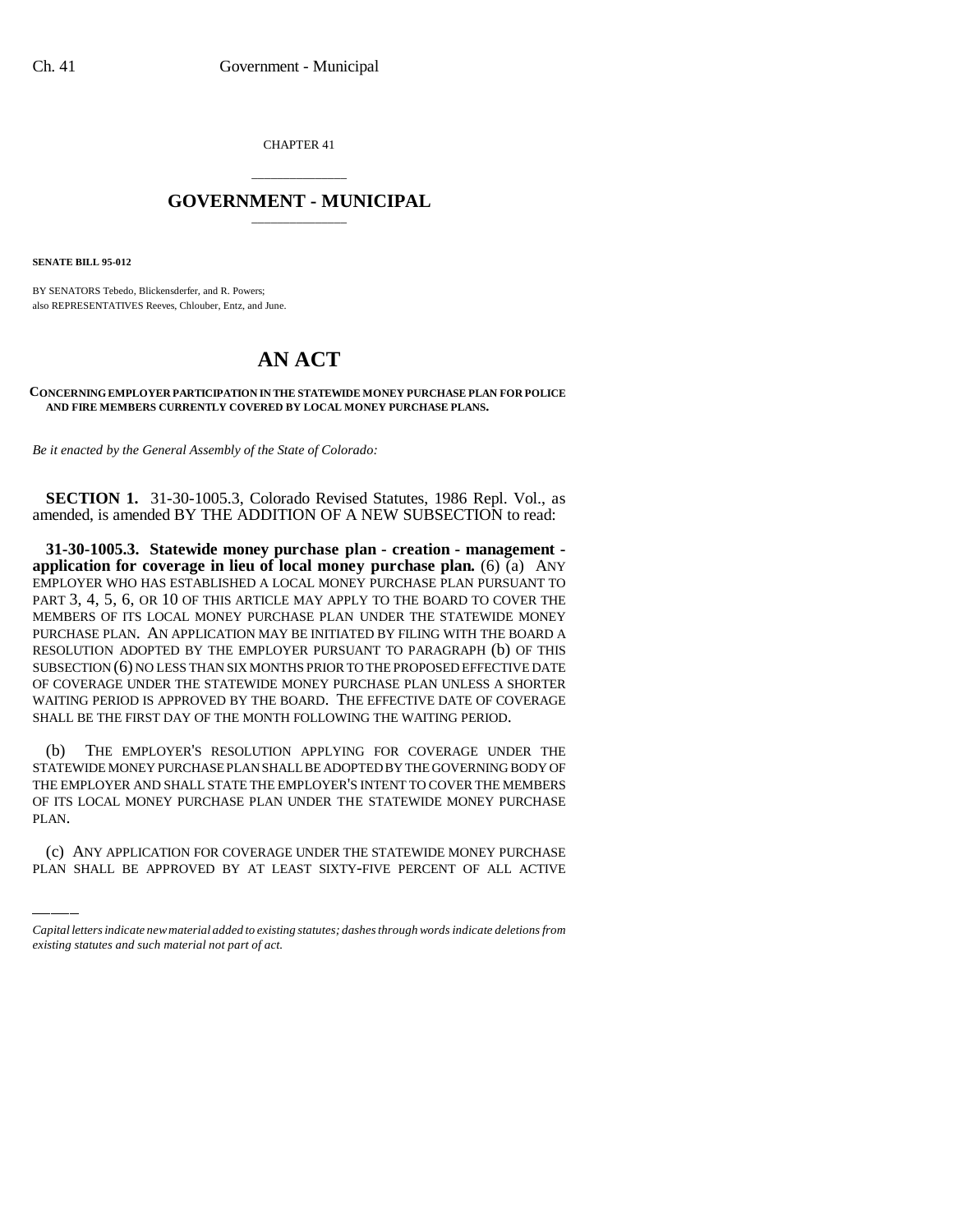MEMBERS EMPLOYED BY THE EMPLOYER WHO ARE PARTICIPATING IN THE LOCAL MONEY PURCHASE PLAN AT THE TIME OF THE APPLICATION.

(d) THE BOARD SHALL PROMULGATE RULES AND REGULATIONS RELATING TO STANDARDS FOR DISCLOSURE OF ALL RAMIFICATIONS AND PROCEDURES FOR OBTAINING THE MEMBER APPROVAL DESCRIBED IN PARAGRAPH (c) OF THIS SUBSECTION (6). THE BOARD SHALL ALSO PROMULGATE RULES AND REGULATIONS RELATING TO STANDARDS FOR GRANTING AN EMPLOYER'S APPLICATION FOR PARTICIPATION IN THE STATEWIDE MONEY PURCHASE PLAN AND FOR THE SUBMISSION OF INFORMATION TO THE BOARD BY THE EMPLOYER.

(e) AN APPLICATION FOR COVERAGE UNDER THE STATEWIDE MONEY PURCHASE PLAN SHALL NOT BE COMPLETE UNTIL THE EMPLOYER CERTIFIES TO THE BOARD THAT:

(I) THE EMPLOYER'S LOCAL MONEY PURCHASE PLAN MEETS THE QUALIFICATION REQUIREMENTS OF SECTION 401 (a) OF THE INTERNAL REVENUE CODE OF 1986 THAT ARE APPLICABLE TO GOVERNMENTAL PLANS;

(II) IN CONNECTION WITH THE EMPLOYER'S RESOLUTION PURSUANT TO PARAGRAPH (b) OF THIS SUBSECTION (6), THE EMPLOYER'S GOVERNING BODY HAS ADOPTED A RESOLUTION FOR COMPLETE OR PARTIAL TERMINATION OF THE LOCAL MONEY PURCHASE PLAN IN ACCORDANCE WITH THE TERMS OF THAT PLAN AND THAT:

(A) THE TERMINATION RESOLUTION DOES NOT ADVERSELY AFFECT THE QUALIFIED STATUS OF THE LOCAL MONEY PURCHASE PLAN; AND

(B) THE RIGHTS OF ALL PARTICIPANTS IN THE LOCAL MONEY PURCHASE PLAN WHO ARE AFFECTED BY THE TERMINATION TO BENEFITS ACCRUED TO THE DATE OF TERMINATION ARE NONFORFEITABLE;

(III) ALL ACTIVE AND RETIRED FIRE AND POLICE PARTICIPANTS IN THE LOCAL MONEY PURCHASE PLAN WILL BECOME PARTICIPANTS IN THE STATEWIDE MONEY PURCHASE PLAN;

(IV) AS DIRECTED BY THE BOARD, THE EMPLOYER WILL TRANSFER OR CAUSE TO BE TRANSFERRED TO THE STATEWIDE MONEY PURCHASE PLAN ALL ASSETS OF THE LOCAL MONEY PURCHASE PLAN THAT ARE ATTRIBUTABLE TO THE ACCRUED BENEFITS OF THE TRANSFERRED PARTICIPANTS;

(V) ALL EMPLOYER AND EMPLOYEE CONTRIBUTIONS REQUIRED TO BE MADE TO THE LOCAL MONEY PURCHASE PLAN AS OF THE DATE OF TERMINATION HAVE BEEN PAID;

(VI) PARTICIPANTS IN THE LOCAL MONEY PURCHASE PLAN WILL NOT INCUR A REDUCTION IN THEIR RESPECTIVE ACCRUED BENEFITS, DETERMINED AS OF THE DATE OF TRANSFER, AS A RESULT OF THEIR TRANSFER TO THE STATEWIDE MONEY PURCHASE PLAN; AND

(VII) THE EMPLOYER AGREES TO PARTICIPATE IN THE STATEWIDE MONEY PURCHASE PLAN AND TO BE BOUND BY THE TERMS OF THE PLAN AND THE DECISIONS AND ACTIONS OF THE BOARD WITH RESPECT TO THE PLAN.